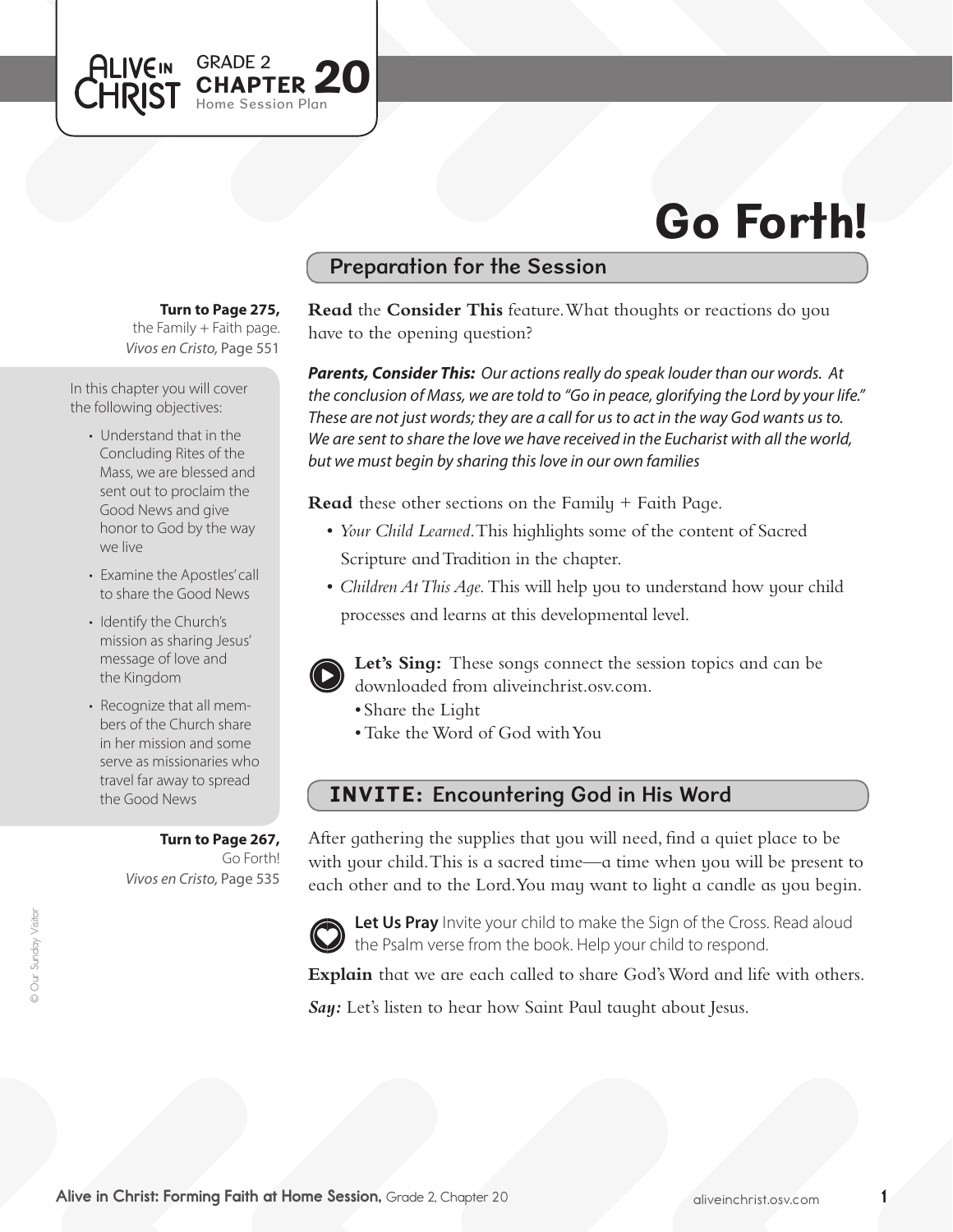**Guide** your child through the Preparing for God's Word Ritual you learned in the Introduction Session or play Track 1 of the Songs of Scripture CD.

- Proclaim God's Word in the Parchment Paper box on the page.
- Maintain several moments of silence.
- Ask: What did you hear God say to you today?

**Invite** your child to respond and also share what you heard.

Now, look at the *What Do You Wonder?* box.

**Say:** Just as Saint Paul told everyone about Jesus Christ, we are called to do the same.

**Invite** your child to respond to the questions.Ask what else they might wonder about the mission of Jesus.

### DISCOVER: Learning God's Truth

**Ask** your child to silently read the two paragraphs.



**Proclaim** the Scripture story (continued on page 269).

**Continue** proclaiming the Scripture story.

Look at the picture and read the caption. Ask your child to tell you what they think would be challenging about being a missionary in a foreign country.

**Ask** your child to read aloud the two paragraphs. Stop at the highlighted words, **mission** and **missionaries**, and read their definitions in the Catholic FaithWords box. Give your child two index cards and have them write the words on one side and their definitions on the other. Collect the cards so they can be redistributed as flash cards at the end of the chapter and unit.

**Have** your child complete the Share Your Faith activity.

**Turn to Page 268,** Live the Gospel *Vivos en Cristo,* Page 537

**Turn to Page 269,**  The Church's Mission *Vivos en Cristo,* Page 539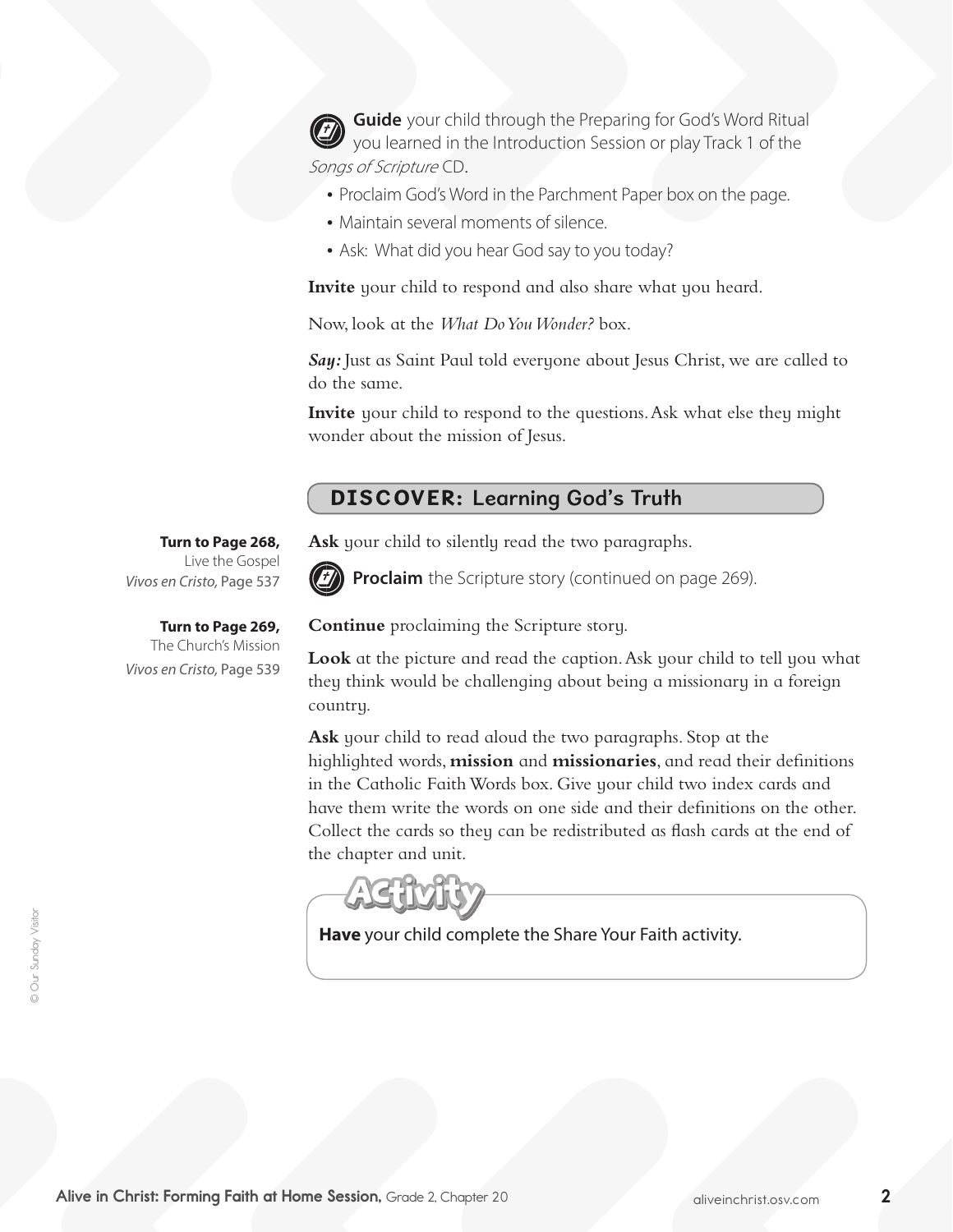*Parents, Consider This: Listening to stories is one of the favorite pastimes of children. Whether they are found in books or made up on the spot, stories capture the imagination of our children. Sharing stories of the women and men who have been models for us of a holy life can help your child imagine what it is like to live a virtuous life. Many adults remember being moved by a story of a Saint or missionary as a young child. Read your children the stories of the lives of the Saints and help them to understand God's call to live a life of service and mission.* 

### **Turn to Page 270,**

**Turn to Page 271,** Saint Frances Xavier Cabrini An Example for All *Vivos en Cristo,* Page 541 *Vivos en Cristo,* Page 543

**Read** the story of Saint Frances Cabrini together with your child (continued on page 271).

*Ask:*Why did Frances Cabrini start her own community of sisters?

**Discuss** the things Frances Cabrini did to help those who were poor. Remind your child that Frances Cabrini carried out the Church's mission by working to build orphanages, schools, convents, and hospitals to help people.

**Complete** the gold-star activity.



**Have** your child complete the Connect Your Faith activity. Allow your child to look at a map or globe so they can decide where they might like to go to spread the Good News.

# LIVE: Living Our Faith

**Turn to Page 272,**  Our Catholic Life *Vivos en Cristo,* Page 545

**Read** aloud the first paragraph. Tell your child that these are the people who will help them grow in faith.



**Fold** a sheet of paper "accordion style." Then draw a basic silhouette of a person with their arms extended (you are creating a paper doll chain). Allow your child to cut out the silhouette and open the paper to reveal the paper doll chain. Have your child write the titles of each person on the front of the chain and have them describe what each person does on the back of the chain. You can use index cards as an alternative way to reinforce this information.



**Complete** the gold-star activity.